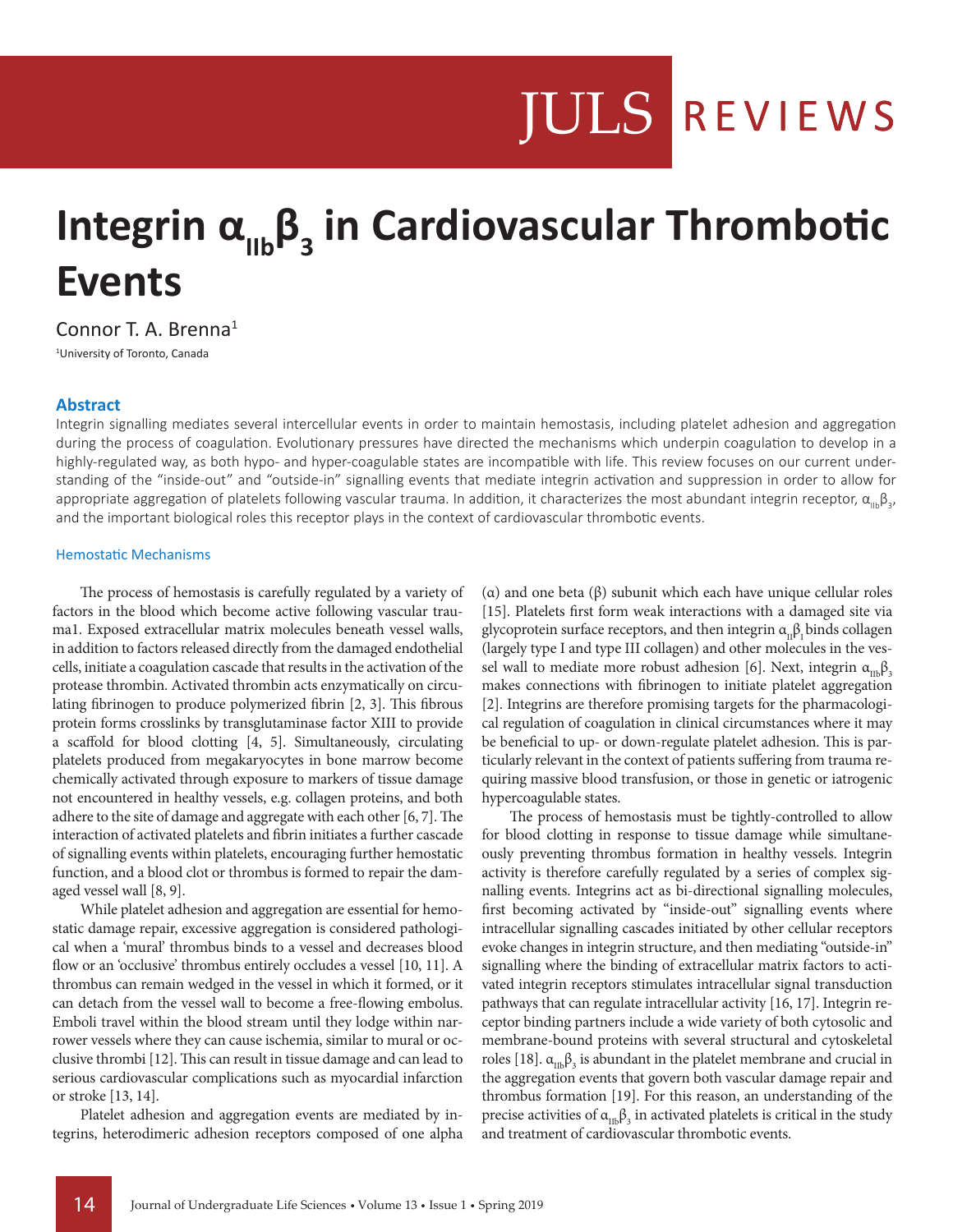#### Platelet Activation

Vascular injury exposures molecules in the subendothelium, such as von Willebrand factor (vWF) and collagen fibres, allowing platelets travelling in the bloodstream to bind to these proteins with membrane surface receptors GPIb and GPVI, respectively [10]. In addition to these two binding events, platelet adhesion is also regulated by the collagen-binding integrin  $\alpha_{\text{II}}^{\text{}}\beta_{\text{I}}^{\text{}}$  [6, 20]. These adhesion events initiate platelet activation, during which intracellular molecular switches including small GTPases, regulate a variety of cellular activities [2]. Specifically, the GTP-binding proteins RhoA and Rac1 regulate cytoskeletal reorganization leading to platelet shape change, Rab27 and Ral control the secretion of platelet granules, and Rap1B and RhoA regulate platelet aggregation [2, 21]. Atomic force microscopy has allowed for detailed illustration of these morphological changes accompanying platelet activation, primarily characterized by the surrogate measure of filopodial growth which represents remodelling of the actin cytoskeleton [3, 22].

Adherent platelets undergo a process of exocytosis wherein dense intracellular granules merge with the cell membrane in order to expose transmembrane P-Selectin proteins to the extracellular space and release several cell products, including adenosine disphosphate (ADP), α-granules containing factor V, fibrinogen, vWF, thrombospondin, and  $\alpha_{2}$ -antiplasmin, into the extracellular matrix [2, 4, 23]. These soluble factors, in concert with thrombin and thromboxane A2 produced by activated platelets, act through their receptors to increase platelet activity through a positive feedback loop and initiate an intracellular signalling cascade leading to the activation of integrin  $\alpha_{\text{IIb}}\beta_{3}$  [24]. The precise characterization of activated platelets has traditionally been ambiguous, but attempts have been made to divide them into more well-defined subpopulations. Recently, a novel transglutaminase peptide substrate was used to identify and characterize such a subpopulation of transglutaminase-active platelets [4, 25]. While the precise roles of each subpopulation of platelets have yet to be elucidated, activated platelets as a whole are credited with integrin  $\alpha_{_{\text{IIB}}} \beta_{_3}$ -mediated aggregation in vascular repair and thrombosis. Future work in this area can be expected to elucidate specific hemostatic activities that subpopulations of platelets are responsible for, creating novel treatments of coagulopathic diseases.

# Integrin αIIbβ3

The integrin  $\alpha_{\text{m}}\beta_3$  is a heterodimer composed of transmembrane subunits  $\alpha_{\text{IIb}}$  and  $\beta_{3}$  subunit, which each traverse the cell membrane once. It is the most abundant receptor on the platelet surface at 50,000-80,000 copies per cell19,24. The literature has been controversial on the structure of  $\alpha_{\text{IIb}}\beta_3$  in its inactive state, but many discussions of structure focus on a "switchblade hypothesis" with three core tenants: the inactive receptor is bent and extends with activation, the head region points towards to platelet membrane, and extension is achieved when the  $\alpha_{\text{ID}}$  and  $\beta_{3}$  subunits' cytosolic domains separate and destabilize the interfaces of the extracellular domains in order to expose a ligand binding site [19, 26]. Recent three-dimensional reconstructions of  $\alpha_{\rm In}\beta_3$  using synthetic nanodisc lipid bilayers have refined this model through observation of the head region of inactive  $\alpha_{\rm m}$  $\beta_{\rm s}$  pointing outwards from the platelet surface [27]. The cytosolic legs of  $\alpha_{\text{lib}}$  are bent, while those of  $\beta_{3}$  are freely coiled [27].

 $\alpha_{\rm mb} \beta_{\rm 3}$  has high affinity for fibrinogen, as well as Arg-Gly-Asp



**Figure 1.** Summary of αIIbβ3 interactions. A representation of the binding interactions between platelet integrin αIIbβ3 and fibrinogen, ICln, Aup1, WASP, VPS33B, c-Src, Gα13, Talin, and Kindlin-3. ICln, Aup1, Talin, and Kindlin-3 have demonstrable roles in the inside-out signalling activation of αIIbβ3. Talin, Kindlin-3, Gα13, c-Src, and VPS33B have demonstrable roles in outside-in signalling initiated by fibrinogen binding to αIIbβ3. Together, this complicated set of interactions contributes to the ability of integrin αIIbβ3 in mediating the activation of platelets and their subsequent adhesion to sites of vascular tissue damage in the endogenous coagulation response.

(RGD) peptide sequences [3]. Fibrinogen has binding sites for  $\alpha_{\rm mb} \beta_3$ in both its α and β chains, and so it is expected to link aggregating platelets via their  $\alpha_{\text{IIb}}\beta_{3}$  integrins, which can each bind only one fibrinogen molecule [24]. Giant Unilamellar Vesicles (GUVs) are cell-sized lipid vesicles that are a useful model for the study of reconstituted integrin because, unlike comparable methods, they do not leave a space between the substrate and the lower bilayer leaflet that could impact protein diffusion rates. GUVs were used to determine that the diffusion of active  $\alpha_{\text{ID}}\beta_3$  bound by fibrinogen is slowed [24]. Based on the magnitude of diffusion diminution, active  $\alpha_{\text{\tiny{IIB}}}\beta_{_3}$  likely undergoes intracellular clustering induced by ligand binding24. This report of  $\alpha_{\rm mb} \beta_{\rm 3}$  clustering is supported by new studies exploring integrin activity using immunohistochemical staining techniques [17, 28]. The aggregation of platelets in the blood stream in the absence of injury would threaten hemostasis, and for that reason integrins exist in a low-affinity basal state and shift into a high-affinity active state (called integrin activation, priming, or "inside-out" signalling) when contact with a wounded vessel is made [10, 17].

#### Integrin αIIbβ3 Inside-Out Signalling

Integrin  $\alpha_{\text{IIB}}\beta_3$  activation, via inside-out signalling, begins with the actions of molecules like thrombin, ADP, collagen, and thromboxane  $A_2$  on their platelet surface receptors [6, 24]. These agonists increase intracellular levels of cytosolic calcium, activate kinases like PKC and PI3K, and result in the direct engagement of molecules with the cytosolic tail sequences of  $\alpha_{\text{m}}\beta_{3}$  [24]. A vast array of intermediate signalling molecules exist within these signalling cascades, several of which are shown in Figure 1. Partial deletions of the αIIb cytoplasmic tail, mutations in a conserved N-terminal sequence (KVGFFKR) of this subunit, or mutations in the cytoplasmic tail of  $\beta_3$  enhance the affinity of  $\alpha_{\text{IIb}}\beta_3$  for its ligands [29]. Thus, these membrane proximal regions seem to have a negative regulatory function, locking  $\alpha_{\rm Inb}\beta_3$  in its low-affinity basal state. Transmembrane helix-helix interactions are critical in maintaining  $α<sub>IIb</sub>β<sub>3</sub>$  in an inactive state, and resting αIIbβ3 is poised to undergo conformational changes to expose its ligand-binding site [28]. In fact, synthetic peptides that bind this transmembrane domain and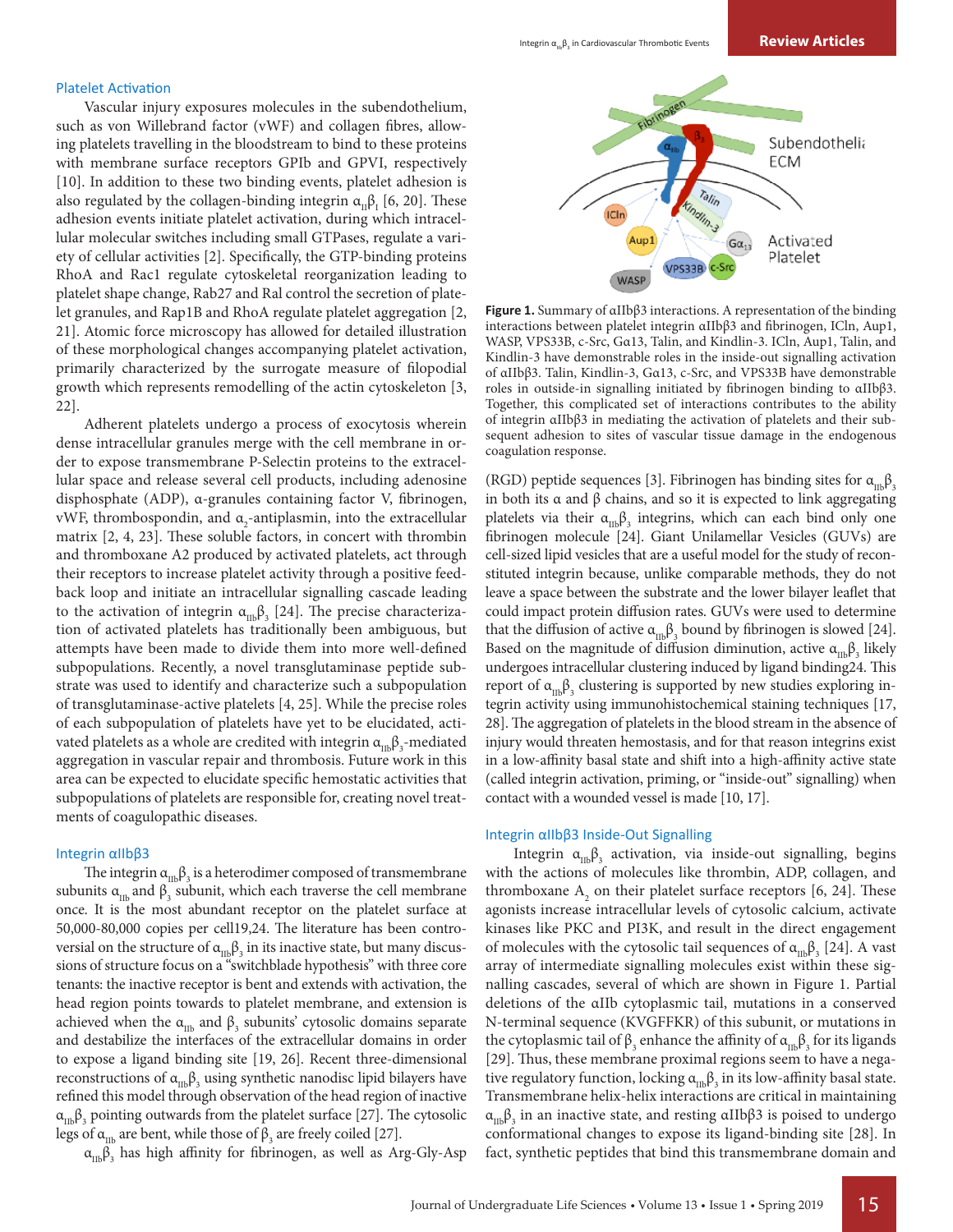interrupt these interactions have comparable effects to thrombin treatment [28, 30].

Inside-out signalling reaches its conclusion in a similar fashion when molecules bind the integrin's β subunit cytoplasmic tail, disrupting the helical interactions of inactive  $\alpha_{\text{_{ID}}}\beta_{\text{3}}$ . One such molecule is Talin, which has a head domain containing many integrin binding sites and a tail domain with binding sites for a host of other molecules such as vinculin and F-actin [6, 10]. Talin binds the integrin subunit  $\beta_3$  between residues 722 and 738 [31]. Talin-null megakaryocytes were demonstrated to produce platelets with normal morphology, but impaired hemostatic function [6]. Another molecule that binds and activates the integrin  $\beta_3$  subunit cytoplasmic tail, though at a site distinct (slightly more membranedistal) from Talin, is Kindlin-3 [10]. The Kindlin family has three members, which all localize to integrin adhesion sites [10]. Kindlin-3 homozygous null mice had no change in the number of platelets, but developed hemorrhages within one week from birth [10]. In addition to their role as the final regulatory molecules of  $\alpha_{_{\rm IIB}} \beta_{_3}$  inside-out signalling, Talin and Kindlin-3 are also players in the subsequent outside-in integrin signalling events [10, 32].

A membrane-proximal KVGFFKR sequence on the  $\alpha_{\text{m}}$  subunit is also involved in the regulation of integrin  $\alpha_{\text{ID}}\beta_{\text{3}}$  activity [18]. ICln, a chloride channel regulatory protein, is highly expressed in platelets and has been shown to bind  $\alpha_{\text{IIb}}$  at this sequence and inhibit its activity [18]. Similarly, the binding of Ancient Ubiquitous Protein 1 (Aup1) to this sequence in  $\alpha_{\text{IIb}}$  negatively modulates  $\alpha_{\text{IIb}}\beta_3$ signalling in platelets [29]. Previous reports suggest that as much as 40% of  $\alpha_{\text{th}}$  in cultured megakaryocytes is complexed with Aup1 [29]. Thus, numerous binding sites within the cytoplasmic domains of both  $\alpha_{\text{m}}$  and  $\beta_{3}$  are implicated in the regulation and activation of  $\alpha_{\text{IIb}} \beta_{\text{3}}$  via inside-out signalling.

### Integrin  $\alpha_{\mu} \beta$ , Outside-In Signalling

The binding of active  $\alpha_{\text{IIb}}\beta_{3}$  to fibrinogen leads to platelet shape change, aggregation, and release of α-granules, mediated by calcium mobilization, an increase in cytosolic pH, generation of thromboxane  $A_2$ , and the tyrosine phosphorylation of many intracellular proteins like Focal Adhesion Kinase (FAK) and Src family members which complex with the actin cytoskeleton and are recruited to focal contacts [29, 33]. It is possible that initial binding of fibrinogen to activated  $\alpha_{\rm In}\beta_{\rm 3}$  is followed by secondary binding of the growing fibrin fiber to other platelet surface proteins by means of transglutaminase activity [4]. Integrin-mediated cytoskeletal reorganization causes platelet cell spreading, stabilization of cell adhesions and aggregation, secretion, and clot retraction [31]. The aggregatory effects of activated  $\alpha_{\text{\tiny{IIB}}} \beta_{_3}$  are due to its affinity for multivalent fibrinogen, but its many intracellular signalling outputs are mediated by a wide variety of signalling molecules (Figure 1) [34].

c-Src binds the  $\beta_3$  subunit of active integrins via an SH3 domain, and itself becomes active [35]. c-Src binding appears to involve an "unlatching" of its own structure via the dephosphorylation of pTyr530, enabling Tyr419 autophosphorylation and c-Src activation [35]. The signal transduction of c-Src culminates in cytoskeletal reorganization and platelet spreading via a clustering of the  $\alpha_{\text{IIb}}\beta_3$  integrin receptors [28]. Clustering is an essential step because it brings c-Src molecules together, required for Tyr419 autophosphorylation [28].

The protein WASP is mobilized in  $\alpha_{\text{mb}}\beta_3$  outside-in signalling,

and localizes to the membrane skeleton of platelets [36]. WASP is a scaffolding protein that integrates cellular activation and cytoskeletal rearrangements by binding actin and actin-related protein complex 2/3 (Arp2/3) in order to bring about the polymerization and cross-linking of the actin cytoskeleton [36]. WASP knockout mice have no change in platelet size, integrin quantity, or fibrinogen binding, but fewer platelets and a marked reduction in the spreading of platelets on immobilized fibrinogen [36]. While WASP impairs the retraction of fibrin clots and the stabilization of the primary platelet plug, it does not effect inside-out signalling [36].

Ligand binding to  $\alpha_{\text{\tiny{IIB}}}\beta_{_3}$  also promotes the binding of the heterotrimeric G protein  $Ga_{13}$  to integrin subunit β337. Ordinarily,  $Ga_{13}$  is activated by G Protein-Coupled Receptors (GPCRs) and then employs RhoGEF to activate RhoA and cause morphological changes [37,38]. In contrast, the interaction of Gα13 with  $\alpha_{\rm mb}$ β<sub>3</sub>appears to inhibit RhoA, and so  $\alpha_{\rm mb}$ β<sub>3</sub> has been established as a non-canonical  $Ga_{13}$ -coupled receptor that dynamically regulates RhoA [37]. This was demonstrated through the interference of  $Ga_{13}$ 's interaction with  $α_{11b}β_3$  in mice, resulting in diminished c-Src activity and a stimulation of RhoA [37].

VPS33B has been recently identified as a binding partner of  $β_3$ integrin using receptor pulldown methods [31]. VPS33B is a member of the Sec1/Munc18 (SM) family with a well-characterized involvement in granule biogenesis [31]. VPS33B binds integrin  $β_3$ between residues 716 and 730, which overlaps the Talin binding site [31]. VPS33B knockout mice have normal platelet morphology but reduced platelet activation, longer bleeding times, and impaired fibrinogen spreading and clot retraction [31]. The latter two phenotypes have been explained by VPS33B's actions upstream of the RhoA-ROCK-MLC and Rac1 dependant pathways that lead to clot retraction and cell spreading, respectively [31]. Given the phenotypic associations of VPS33B alterations and the proximity of its binding site in relation to that of Talin, a promising future direction for research in the mechanisms of coagulation will be investigating the possibility of VPS33B binding to the integrin subunit  $\beta$ , preceding and if this can potentiate the binding of Kindlin-3 and Talin.

In summary, a wide variety of molecules interact with the  $\beta_3$  subunit of  $\alpha_{\text{m}}\beta_3$  in order to elicit diverse downstream effects. Outside-in signalling has an involvement in the spreading of activated platelets, the stability of adhesions (both between platelets and to the subendothelium), granule secretion, and clot retraction. The regulation of each of these events is critical to proper hemostatic function, and each step can potentially be error-prone leading to thrombotic events. The complexity of this pathway also illustrates several unique and potentially actionable targets for medical intervention.

# **Clinical Perspective**

Integrin  $\alpha_{\text{\tiny{IIB}}} \beta_{_3}$  plays a crucial role in the aggregation of platelets during the healing response of damaged vessels. However, dysregulated aggregation can lead to the formation of a pathological thrombus and leading to further cardiovascular diseases [38]. Integrin αIIbβ3 and its numerous regulatory factors are therefore potential therapeutic targets in the treatment of thrombosis or embolisms, in order to prevent further vascular complications. However, over-inhibition of the mechanisms of hemostasis also poses a variety of risks, like intracranial or gastrointestinal bleeding [39]. An obstacle therefore implied in pharmacological targeting of